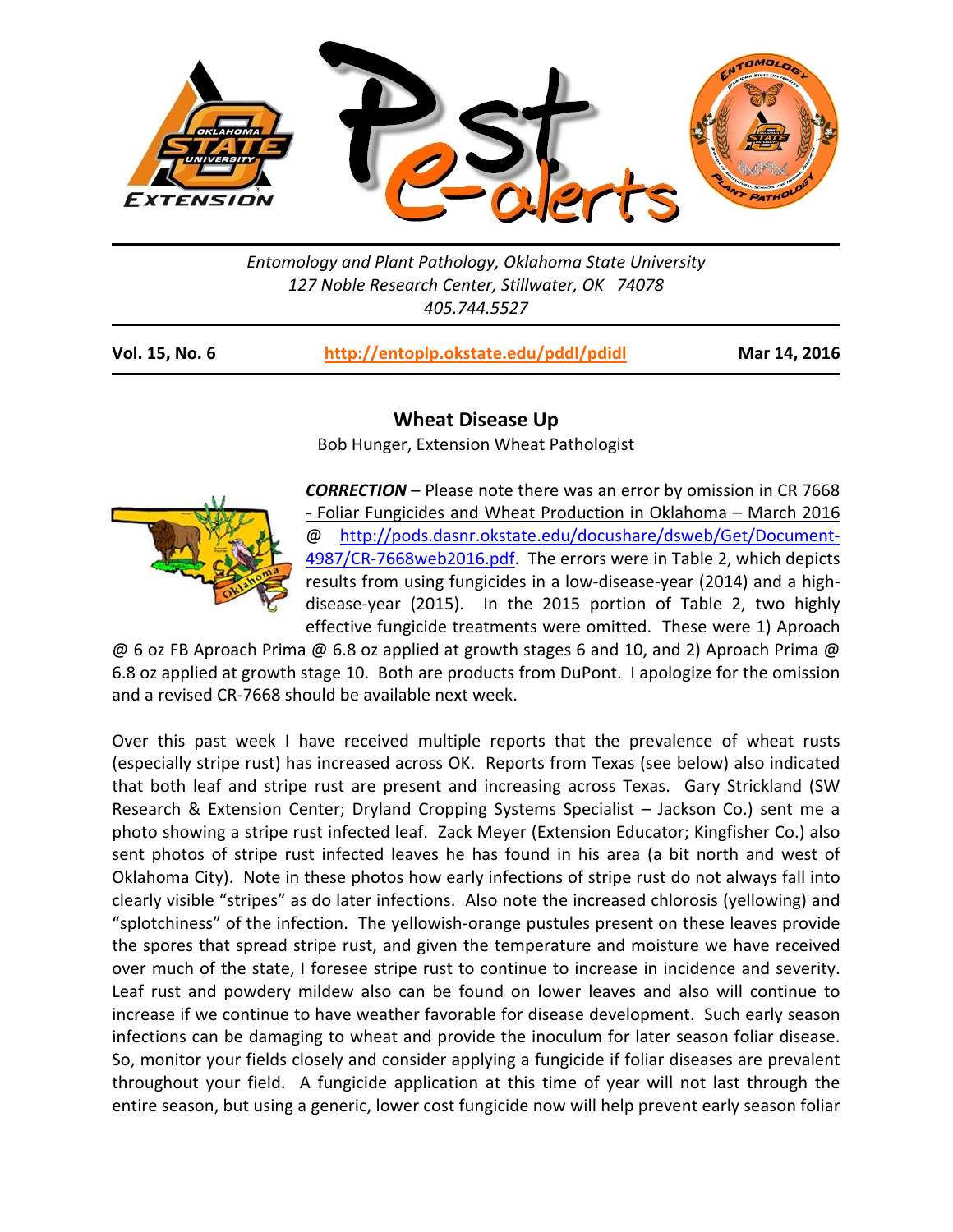diseases and protect not just yield potential but also help to maintain higher test weight. If that yield potential continues to look good, a later season application of a higher cost fungicide can then be considered to continue to protect yield potential and quality.



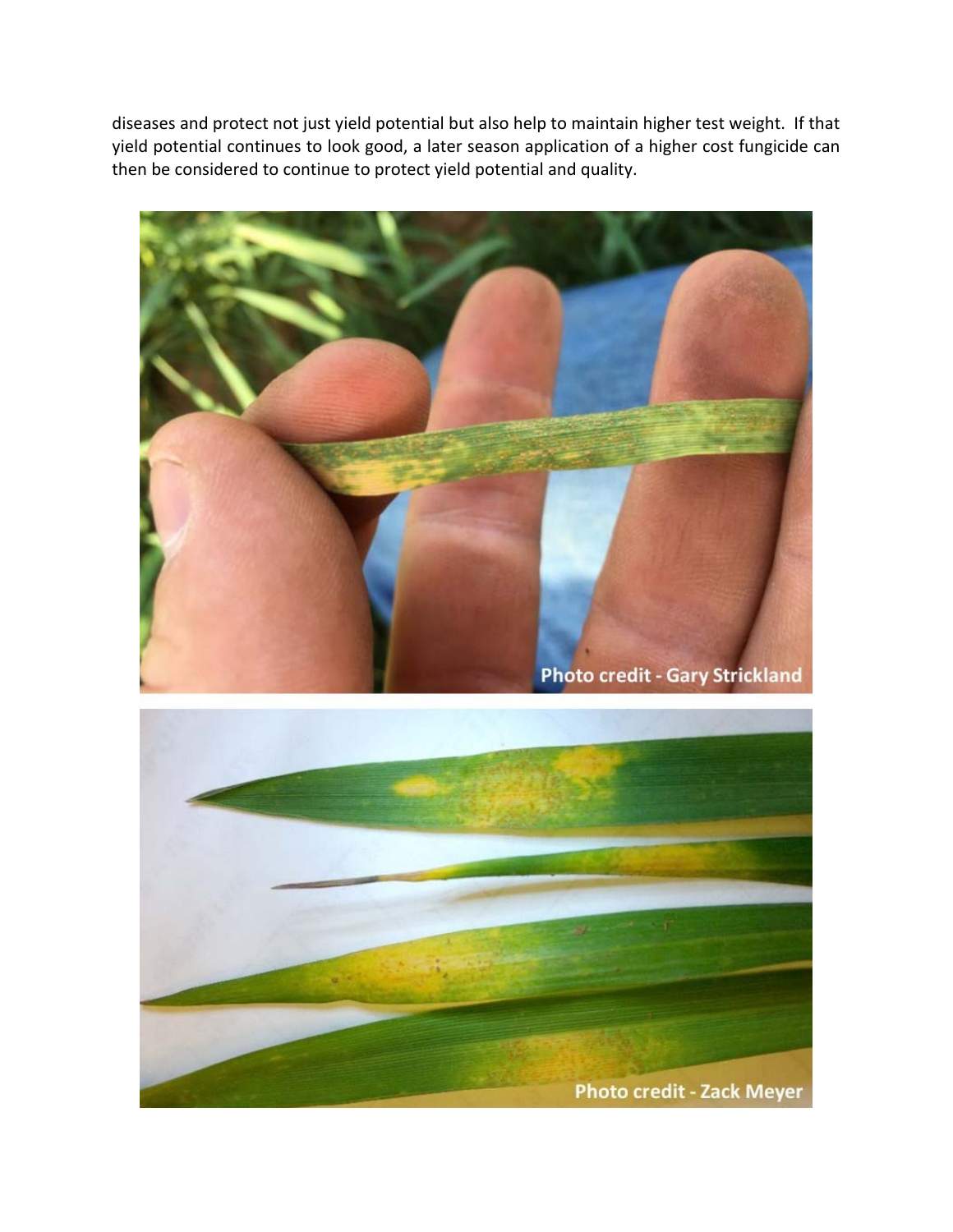The other report I received to which I want to call your attention was a report of severe greenbug on wheat near Minco. In rating my soil-borne/spindle streak nursery last week, I noted many aphids including both bird cherry‐oat aphid (BCOA) [below L] and greenbug [below R]. I do not know how widespread aphids are across the state, but greenbug in particular can be very damaging to wheat, and both greenbug and BCOAs will spread barley yellow dwarf virus.





**Texas**: Dr. Ron French (Extension Specialist; Texas A&M AgriLife; Amarillo, TX) Mar 8, 2016: "Various degrees of rust infections were observed on rust sentinel plot entries of cereal crop species planted in Weslaco, TX on the first week of March. The highest infections were:

- Wheat leaf rust, up to 85S with 100% incidence, was observed on Morocco spring wheat.
- Wheat stem rust, single pustule was found on Panola winter wheat.
- Wheat stripe rust, with low severities but incidence up to 90% on some lines, were observed on several winter wheat cultivars.
- Oat crown rust, up to 25S with 100% incidence, was observed on Marvelous spring oat.
- Barley leaf rust, up to 10S with 100% incidence, was observed on Hiproly barley.

**Texas (cont'd)**: Dr. Clark Neely (Small Grains and Oilseed Extension Specialist; Texas A&M AgriLife; College Station, TX) Mar 10, 2016: "In addition to rust reports in Uvalde and Castroville, TX (South Texas), leaf and stripe rust are present in wheat throughout much of Texas from the Red River (Oklahoma line) south to the Gulf Coast. I have identified both rusts here in College Station (leaf rust on Jagalene; stripe rust on young WB Cedar nearly a month ago), though leaf rust appears more prevalent. I have seen photos and heard reports from numerous growers and county agents from the northern Rolling Plains (Vernon, TX area) over to the northern Blacklands (Dallas area) and south. Growers are already applying fungicides to keep it at bay. Barley leaf rust was also identified in research plots in College Station, TX recently. Barley plots in Castroville and McGregor locations appear clean so far. The Texas High